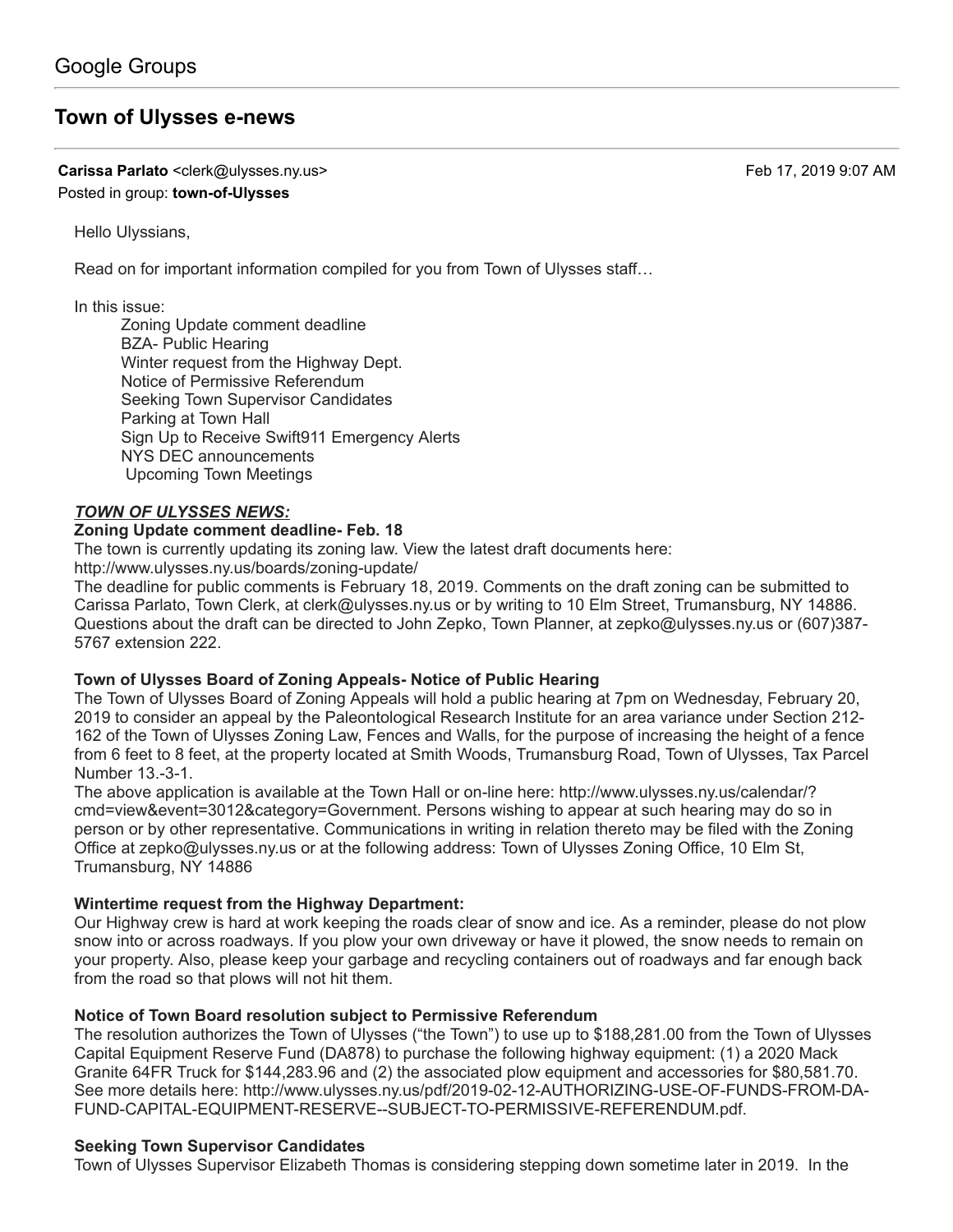event of a resignation, the Ulysses Town Board is responsible for appointing an acting Supervisor through December 2019. An acting Supervisor wishing to serve the balance of the term which ends December 2021 must run in the next general election which will be November 2019.

The statutory responsibilities of the Town Supervisor include serving as: the presiding officer at meetings of the town board; a Town Legislator or Town Board Member, voting on matters before the town board as do all the other board members; the Town Executive and Administrator, carrying out Town Board decisions. The Supervisor fields many questions and comments from residents as well. The Supervisor is also the Town's fiscal officer/treasurer of the town and generally represents the town in the conduct of its financial affairs. The Supervisor has the authority to appoint a Bookkeeper and Deputies to assist as needed, within the appropriation limits set by the Town Board.

The Town Supervisor has also performed duties delegated by the Town Board, including grant administration, supervision of the Planner, Code Enforcement Officer, and Bookkeeper and appointed deputies, and oversight of the Water Districts. The Supervisor also represents the Town on a number of inter-municipal initiatives. The current Supervisor works 37 hours/week and receives a salary of \$35,591 plus health insurance for the combined duties of Supervisor and Budget Officer. There are no state requirements on the number of hours a Supervisor must work, so this position could be split between a Supervisor and an appointed Deputy Supervisor.

The Town Board is inviting Ulysses residents interested in being considered for the Acting Supervisor role to submit a resume with a letter describing interest and qualifications. Applicants should also specify the time available to fulfill the duties and whether they would be willing to run for election to serve the balance of the term ending in 2021. Applications should be submitted to the Town Clerk at 10 Elm St. Trumansburg, NY 14886 or [Clerk@ulysses.ny.us.](mailto:Clerk@ulysses.ny.us) Town Board members will review applications and conduct interviews on a rolling basis to be prepared to make an appointment if and when Supervisor Thomas submits her resignation.

### **Parking at Town Hall**

Please note that the Town of Ulysses does not own the parking lot on the north side of the building (behind the How Sweet It Is ice cream building), and it not plowed regularly. You may use the lot across the street from the town hall or the lot behind the town hall.

### **Sign up for Swift911 to get emergency updates from the town**

The town has implemented Tompkins County's Swift911™ alerting system. Swift911™ will allow us to alert residents by text, e-mail and phone with emergency messages for things like floods, fires, water emergencies, road closures, missing persons, evacuation orders, and weather emergencies.

Sign up in one of these ways:

\* Text "Swift911" to "99538". You will receive a response with a link for the Swift911™ Public App within your app store. This app is free and available on most Apple, Android, and Windows smartphones. Once the app is installed, simply follow the instructions to provide your information.

\* Go to [https://mp.swiftreach.com](https://mp.swiftreach.com/)/

## *NEW YORK STATE DEC:*

### **Free tree and shrub seedlings available for qualifying land owners**

New York State Department of Environmental Conservation (DEC) Commissioner Basil Seggos announced a new Trees for Tribs Program initiative, "Buffer in a Bag," designed to help increase riparian buffers throughout New York State. Qualifying public and private landowners may apply for a free bag of 25 tree and shrub seedlings for planting along streams, rivers, or lakes to help stabilize banks, decrease erosion, protect water quality, and improve wildlife habitat. Visit [DEC's website](https://www.dec.ny.gov/animals/115903.html) for more information about the Buffer in a Bag application process and requirements. Applications are due by 3 p.m. on April 3, 2019. General questions about Buffer in a Bag may be directed to [treesfortribs@dec.ny.gov.](mailto:treesfortribs@dec.ny.gov) For more information on the Trees for Tribs Program and its tree planting activities, visit [DEC's website.](https://www.dec.ny.gov/animals/77710.html)

## **UPCOMING TOWN MEETINGS: (All are open to the public and meet at the Town Hall)**

All town meetings are held at the town hall at 10 Elm St., Trumansburg, unless noted otherwise. For agendas and other meeting information, click on the event on the calendar here: <http://ulysses.ny.us/calendar/?category=Government> -------------------------------------------------------------------------------------------------------------------------------

Forward this message to anyone else that you think would be interested. We'd love to connect with more